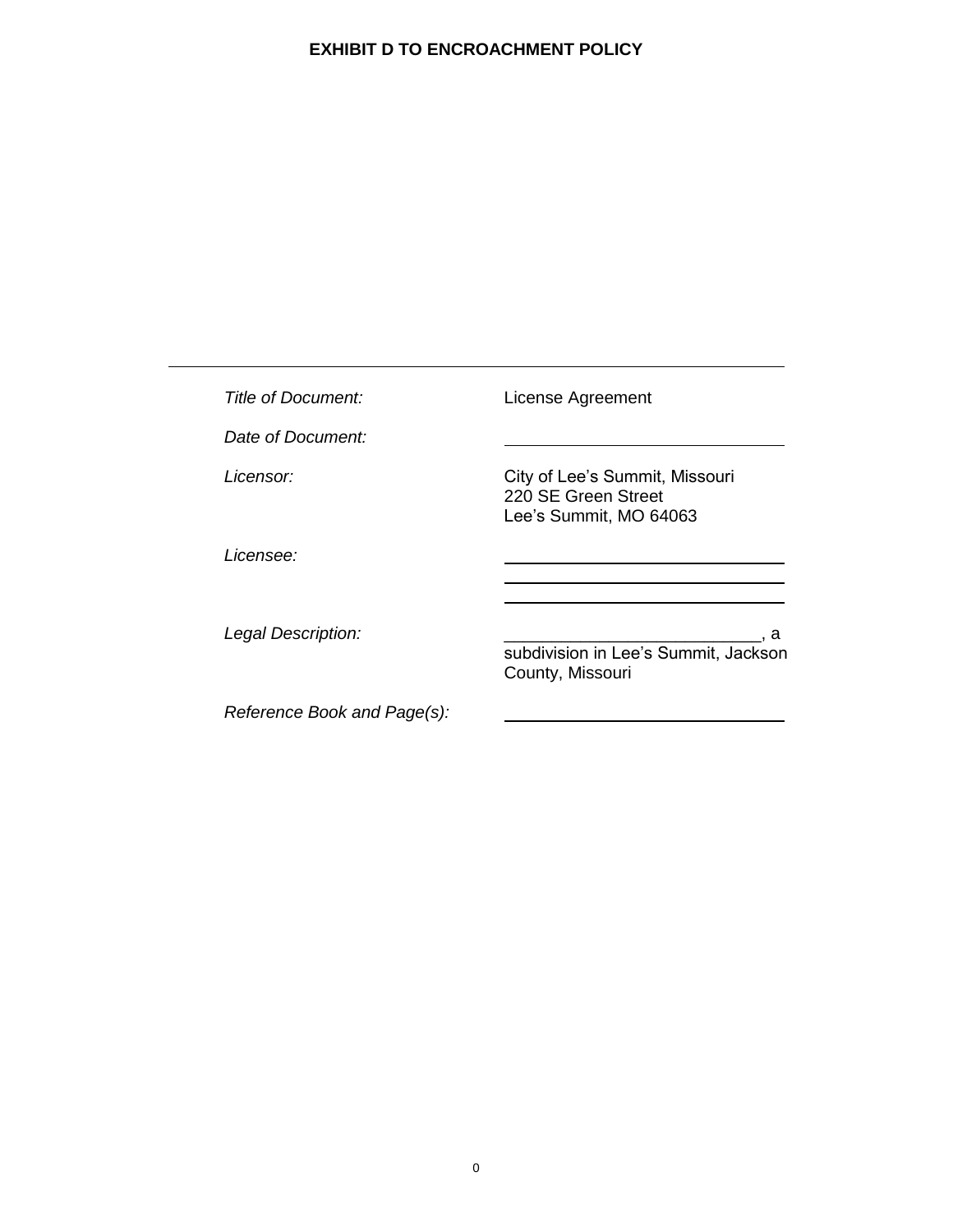#### **LICENSE AGREEMENT**

THIS LICENSE AGREEMENT ("Agreement") made this \_\_\_\_\_ day of \_\_\_\_\_\_\_\_\_\_\_\_\_\_\_\_, 2021 ("Effective Date"), by and between the City of Lee's Summit, Missouri, a Missouri constitutional charter city ("City"), and  $($ "Licensee"). The City and Licensees are sometimes referred to individually as the "Party" and collectively as the "Parties".

#### **RECITALS**

WHEREAS, City owns Right-of-Way, described in paragraph 1 below, and the Licensee desires to license from the City a portion of the City's right-of-way for the construction and maintenance of a ; and ; and ; and ; and ; and ; and ; and ; and ; and ; and ; and ; and ; and ; and ; and ; and ; and ; and ; and ; and ; and ; and ; and ; and ; and ; and ; and ; and ; and ; and ; and ; and ; and ; and ;

WHEREAS, The City Engineer has reviewed the Licensee's application and found it to be in general conformance with the City's Encroachment Policy, Codes, and Ordinances.

WHEREAS, upon compliance with the terms and conditions of this Agreement, the City is willing to license a portion of the City's right-of-way easement to Licensee.

**NOW THEREFORE**, the City, in consideration of the obligations hereby assumed by Licensee, the parties agree as follows:

**1.** LICENSED PREMISES. The City hereby issues Licensee a non-exclusive, revocable license and authorizes Licensee, its officers, members, contractors, agents, and guests, to enter, go upon, and use that certain portion of the City's right-of-way depicted in *Exhibit A*, attached and incorporated by reference, ("Licensed Premises") and located at the street address commonly referred to as [INSERT STREET ADDRESS], and legally described as:

## [INSERT LEGAL DESCRIPTION]

The Licensed Premises is licensed "as is", and the City is not obligated to rehabilitate or make any modifications, repairs, or improvements to the Licensed Premises.

**2.** USE OF LICENSED PREMISES. Licensee, and Licensee's officers, members, contractors, agents and guests shall have the right to use the Licensed Premises solely for the construction, installation, and maintenance of [INSERT ALL THE WORK & FACILITIES THAT WILL BE ALLOWED] (the "Improvements"). The Improvements and location on the Licensed Premises are subject to approval by the City prior to installation, and shall comply with all existing and future state and local laws and regulations, including the ordinances and regulations of the City. Nothing in this Agreement shall bar, or in any respect prevent, the City from imposing lawful conditions related to other activities by Licensee, or prevent from requiring additional authorizations, in connection with the use and occupancy of the Licensed Premises for other purposes other than those expressly authorized herein.

The City shall not be liable to Licensee if Licensee constructs and installs Improvements pursuant to this Agreement in an area over which the City has erroneously exercised jurisdiction.

**3.** MINIMUM CONDITIONS OF USE. Without limiting the City's authority to regulate the use of the rights of way and public or private property pursuant to its police powers. Licensee shall comply with the following: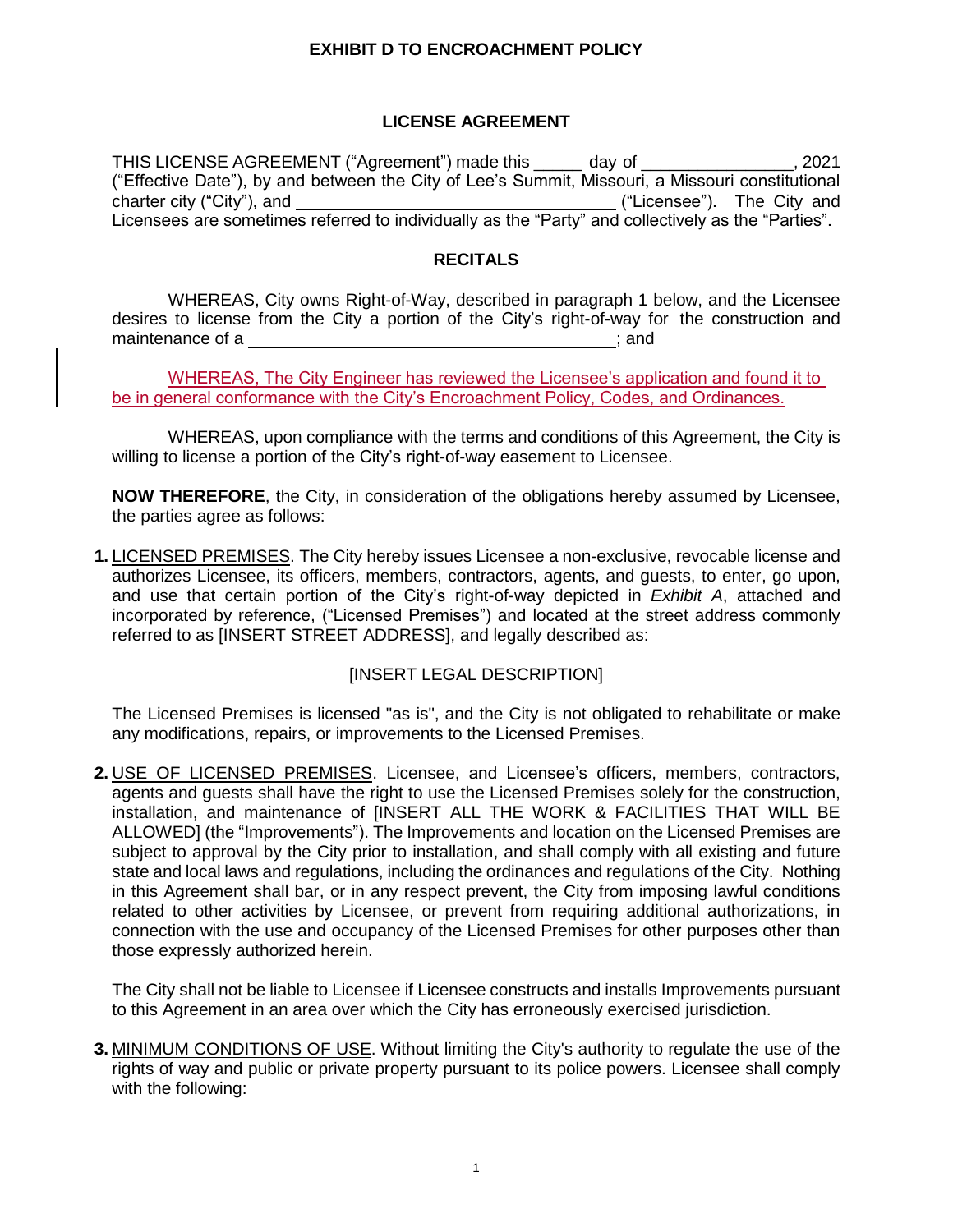A. *Compliance with Laws, Best Practices*: The construction, installation, operation, and maintenance of the Improvements shall be performed in accordance with best industry practices, and other applicable federal, state, or local laws and regulations that may apply to the construction, installation, operation, and maintenance of facilities like Licensee's Improvements.

B. *Durable Components*: All installation of electronic equipment shall be of a permanent nature, using durable components.

C. *Preventing Accidents*: Licensee shall at all times employ ordinary care and shall install and maintain in use commonly accepted methods and devices preventing failures and accidents that are likely to cause damage, injury, or nuisance to the public.

D. *No Interference With Other Utilities*. A Licensee shall not place Improvements where they will interfere with any gas, electric, telephone, water, sewer, or other utility facilities, or obstruct or hinder in any manner the various utilities serving the residents of the City. It is Licensee's responsibility to locate all utilities in the location the Improvements are to be constructed, installed, operated, and maintained.

E. *Removal*: City may remove, or require removal of, any part of the Improvements that is not installed in compliance with the requirements established by the City, or which is installed without prior City approval of the time, place or manner of installation, and charge Licensee for all the costs associated with removal.

F. *Duty to Move for City*: Licensee shall, by a time specified by the City, protect, support, temporarily, relocate, or remove (collectively, "Move") any of the Improvements when required by the City by reason of traffic conditions; public safety; right-of-way construction; right-of-way maintenance or repair (including resurfacing or widening); change of right-of-way grade; construction, installation or repair of sewers, drains, water pipes, power lines, signal lines, tracks, or any other type of government owned communications system, public work or improvement or any government-owned utility; right-of-way vacation; or for any other purpose where the convenience of the City would be served thereby; provided, however, that the Licensee shall, in all such cases, have the privilege of abandoning any property in place.

G. *Right of City to Move in Emergencies*: In the event of an emergency, or where the Improvements create or are contributing to an imminent danger to health, safety, or property, the City may the Move the Improvements without prior notice.

H. *Reasonability*: City will not exercise its right to require Licensee's Improvements to be Moved in an unreasonable or arbitrary manner.

I. *Permits*: Before Licensee makes any installations in the Licensed Premises, Licensee shall submit for approval a map showing the location of the proposed Improvements to the City. Construction, installation, operation, or maintenance of the Improvements shall not commence until all required permits have been obtained and all required permit fees have been paid, except in emergency situations which shall be handled in accordance with the policies of the City.

J. *Cleanup and Restoration*: Any and all rights of way, public property, or private property that is disturbed or damaged during the construction, installation, operation, or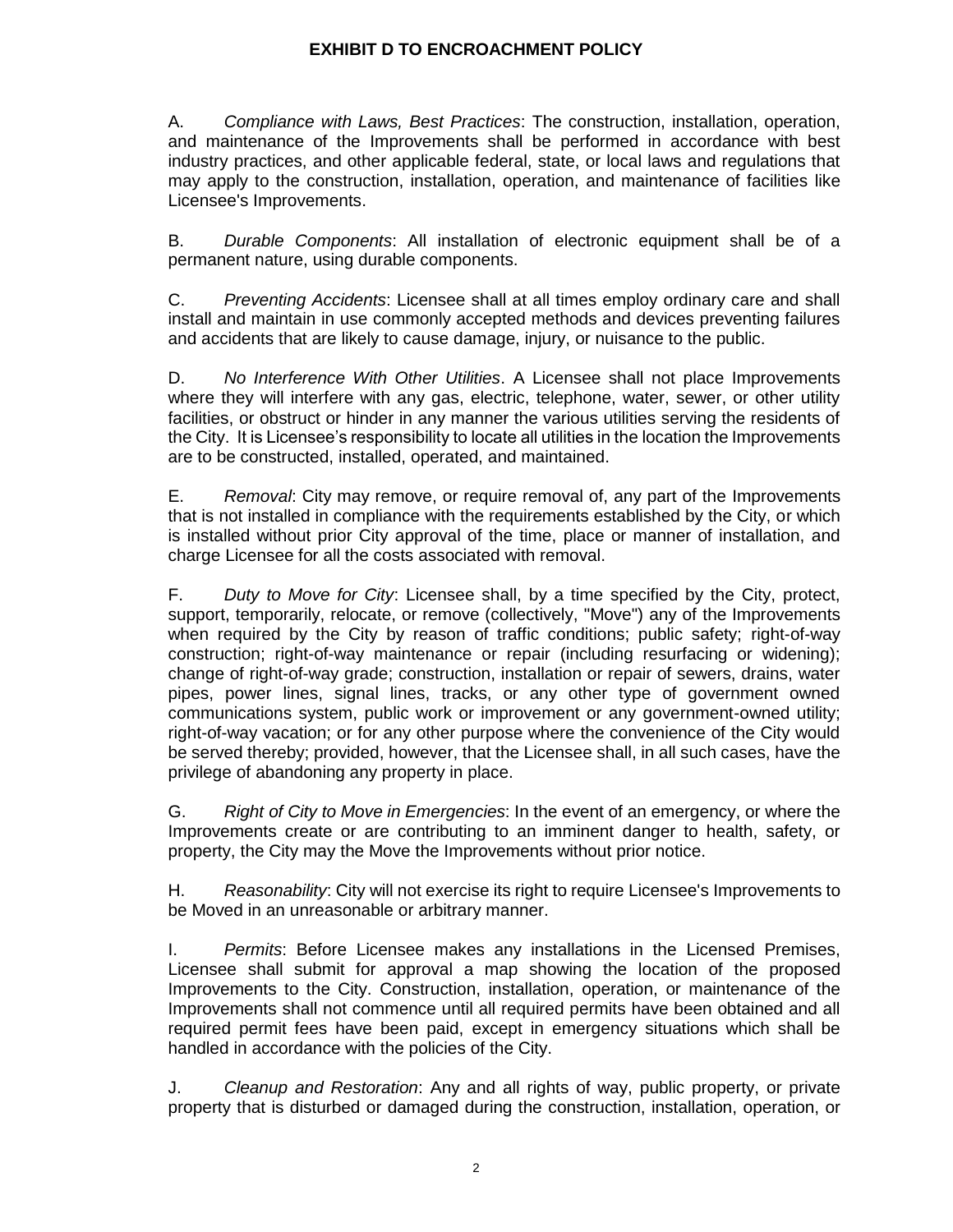maintenance of the Improvements shall be promptly restored by the Licensee to at least its prior conditions, and as may otherwise be required by City law, ordinance, resolution, regulation or practice, unless the City and the Licensee agree otherwise. If the Licensee fails to restore the affected property to City's satisfaction, within ten (10) calendar days of receipt of written notice to Licensee, City may restore the property and charge the cost thereof to Licensee. Provided that, where any work presents an immediate hazard to public health or safety, the City may, without notice, remove the hazard, and all costs incurred by City shall be paid by Licensee.

- **4.** RESTRICTION ON MODIFICATIONS AND IMPROVEMENTS. Except as specifically allowed by paragraph 2, Licensee, and Licensee's officers, members, contractors, agents, and guests shall not modify, remove, alter, damage, destroy, add to, or improve any part of the Licensed Premises or any City property in, on, or under the Licensed Premises, and shall not install, place, affix, make or construct any structure, facility, object, utility, signage, or markings on the Licensed Premises. Upon breach of this provision, Licensee shall pay the City, within thirty (30) days invoice, the cost necessary to restore, repair, and/or replace the Licensed Premises or City property in, on, or under the Premises to its present condition.
- **5.** MAINTENANCE. Licensee shall maintain, at its sole cost, the Licensed Premises and the Improvements to the Licensed Premises during the term of this Agreement.
- **6.** RESTRICTION AS TO WASTE. Licensee shall not, except as may be reasonably necessary for the maintenance of the Improvements on the Licensed Premises, commit or permit any waste to stored, placed, or remain on the Licensed Premises. Licensee shall not, without the written permission of City, cut down or destroy or injure any shrubbery, bushes, or trees on the Licensed Premises. Licensee shall be liable for any damage done to the Licensed Premises, except as permitted by this Agreement, by any persons entering the Licensed Premises on behalf of Licensee.

## **7.** GENERAL INDEMNITY.

A. *General*. Licensee shall indemnify, release, defend, become responsible for and forever hold harmless the City, and its officers, agents, employees, elected officials, and attorneys, each in their official and individual capacities, subject to the provisions set forth in the Missouri Sovereign Immunity Statute, from and against all lawsuits, suits, actions, costs, claims, demands, damages, disability, losses, expenses, including reasonable attorney's fees and other defense costs or liabilities of any character and from any cause whatsoever, brought because of bodily injury or death received or sustained, or loss or damage received or sustained, by any person, persons, or property to the extent arising out of or resulting from any act, error, omission, or directive of Licensee or its agents, employees, contractors, or any other person for which Licensee is liable, arising out of or in any way connected with the operations or uses expressly authorized in this Agreement. Nothing in this Agreement requires Licensee to save harmless the City from claims, demands, losses and expenses arising out of the sole negligence or misconduct of the City, its employees, agents, or contractors. Licensee hereby agrees that any insurance proceeds available to pay claims and awards shall first be paid to indemnify the City, its officers, agents, employees, elected officials, and attorneys in their individual and official capacities.

B. *No Limitations Or Waiver*. The indemnity required hereunder shall not be limited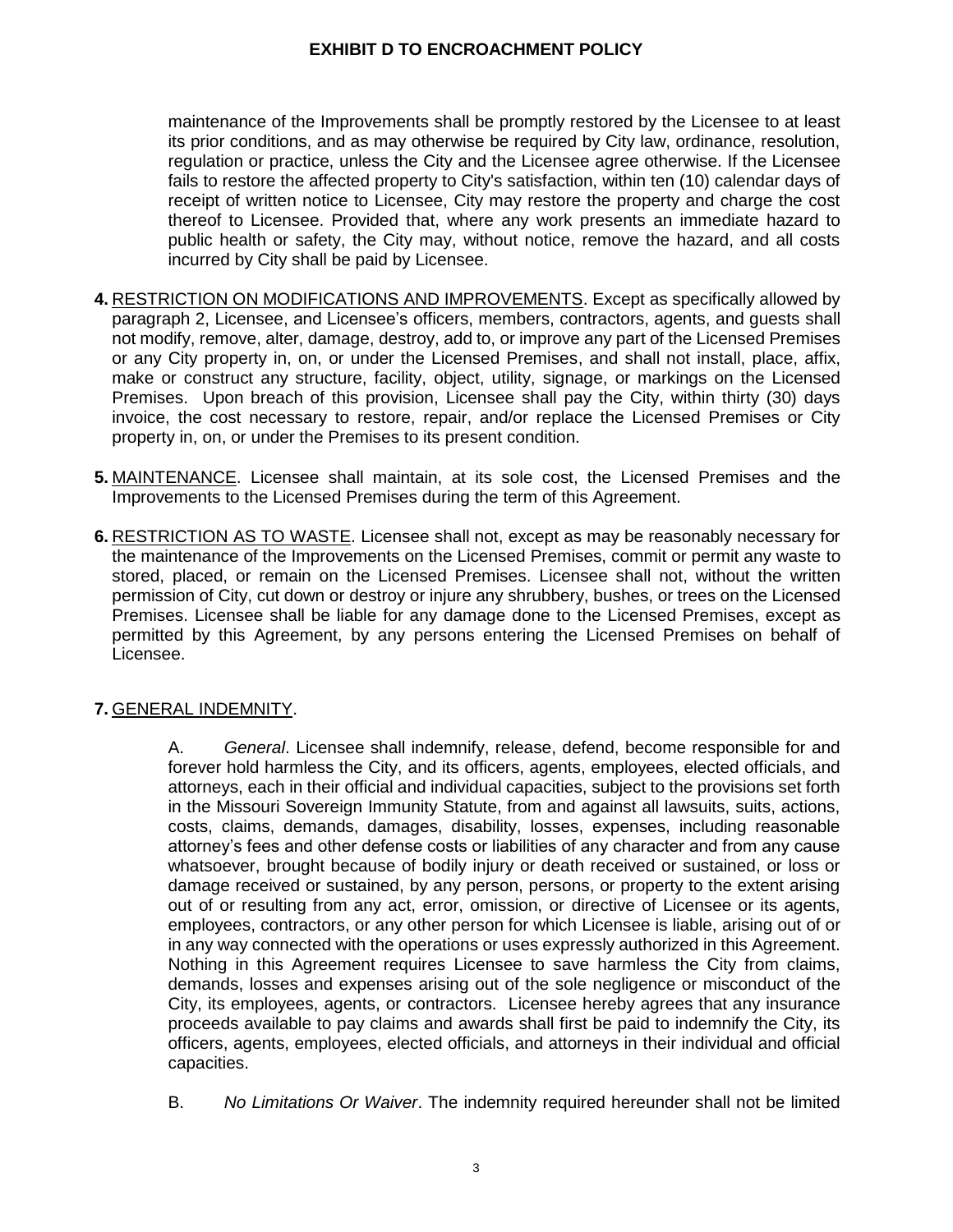by reason of the specification of any insurance coverage in this Agreement, or by a limitation of the amount or type of damages or compensation payable by or for Licensee under Workers' Compensation, disability or other employee benefit acts, acceptance of insurance certificates required under this Agreement, or the terms, applicability or limitation of any insurance held by Licensee. The City does not, and shall not, waive any rights against Licensee which it may have by reason of this indemnification, because of the acceptance by the City, or the deposit with the City by Licensee, of any of the insurance policies described in this Agreement. Except as provided in subpart A above, this indemnification by Licensee shall apply regardless of whether such insurance policies shall have been determined to be applicable to any such damages or claims for damages.

C. *Notification Of Claims*. With respect to any claims which are subject to indemnity hereunder, Licensee shall immediately notify the City of all claims filed or threatened to be filed against Licensee or Licensee and the City jointly. Licensee shall provide the City with a copy of the same within forty-eight (48) hours after receiving it.

D. *Challenges To Contract*. Licensee shall indemnify, defend and hold harmless the City, its officers, agents, employees, elected officials, and attorneys, each in their official and individual capacities, against all claims or challenges brought against the City with respect to the validity of the terms and conditions of this Agreement.

E. *Use Of Independent Contractors*. The fact that Licensee carries out any activities under this Agreement through independent contractors shall not constitute an avoidance of, or defense to, Licensee's duty of defense and indemnification under this section.

## **8.** INSURANCE.

## 8.1 *General*.

A. Insurer Qualifications. Without limiting any obligations or liabilities of Licensee, Licensee shall purchase and maintain, at its own expense, hereinafter stipulated minimum insurance with insurance companies authorized to do business in the State of Missouri, with an AM Best, Inc. rating of A or above with policies and forms satisfactory to the City. Failure to maintain insurance as specified herein may result in termination of this Agreement at the City's option.

B. No Representation of Coverage Adequacy. The City reserves the right to review any and all of the insurance policies and/or endorsements cited in this Agreement, but has no obligation to do so. Failure to demand such evidence of full compliance with the insurance requirements set forth in this Agreement or failure to identify any insurance deficiency shall not relieve Licensee from, nor be construed or deemed a waiver of, its obligation to maintain the required insurance at all times during the performance of this Agreement.

C. Additional Insured. All insurance coverage and self-insured retention or deductible portions, except Workers' Compensation insurance and Professional Liability insurance, if applicable, shall name and endorse, to the fullest extent permitted by law for claims arising out of the performance of this Agreement, the City, its agents, representatives, officers, directors, officials and employees as Additional Insured as specified under the respective coverage sections of this Agreement.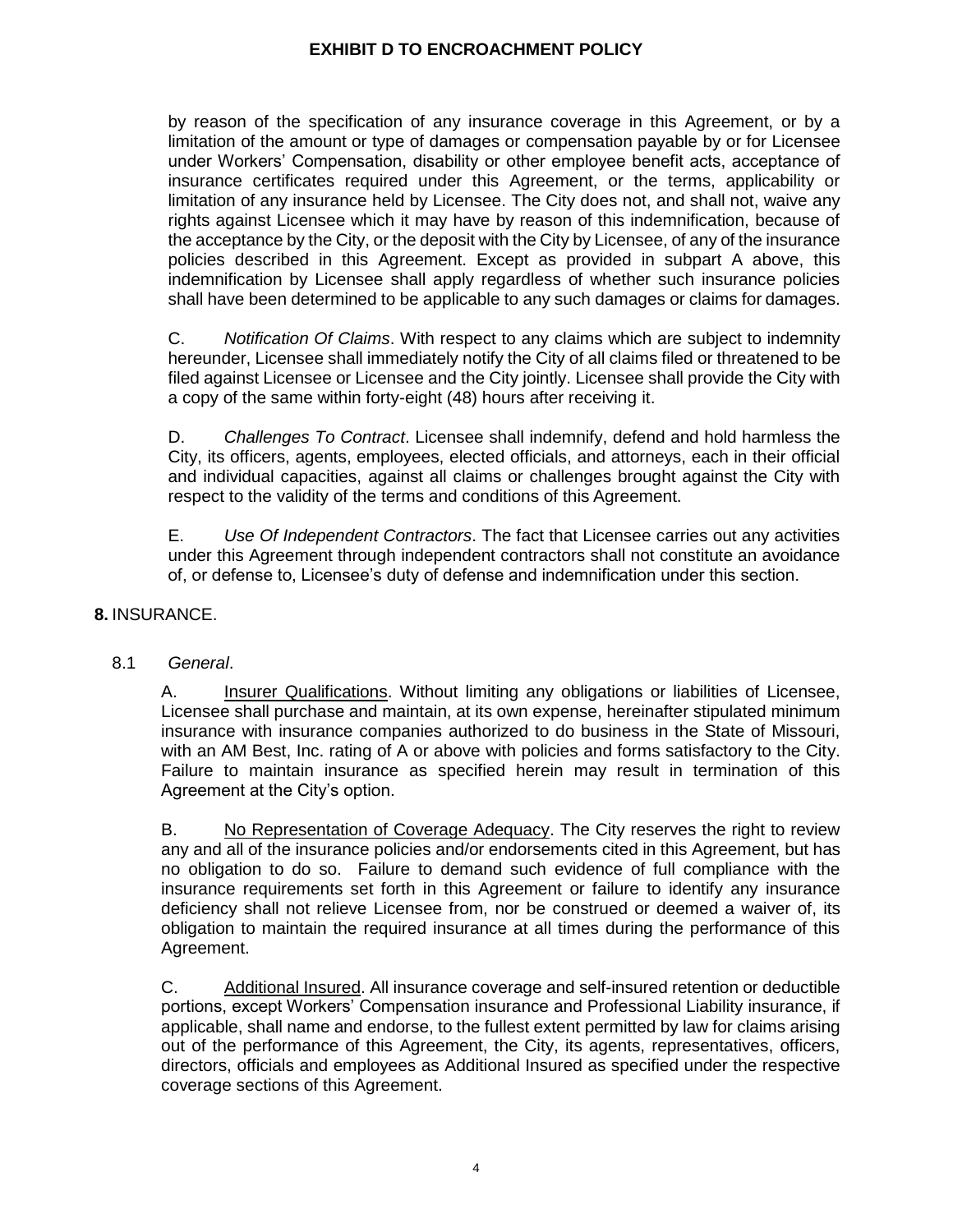D. Coverage Term. All insurance required herein shall be maintained in full force and effect until all work or services required to be performed under the terms of this Agreement are satisfactorily performed, completed and formally accepted by the City, unless specified otherwise in this Agreement.

E. Primary Insurance. Licensee's insurance shall be, or be endorsed to indicate, its primary, non-contributory insurance with respect to performance of this Agreement and in the protection of the City as an Additional Insured. Such coverage shall be at least as broad as ISO CG 20 01 04 13.

F. Claims Made. In the event any insurance policies required by this Agreement are written on a "claims made" basis, coverage shall extend, either by keeping coverage in force or purchasing an extended reporting option, for six (6) years past completion and acceptance of the services. Such continuing coverage shall be evidenced by submission of annual Certificates of Insurance citing applicable coverage is in force and contains the provisions as required herein for the six-year period.

G. Policy Deductibles and/or Self-Insured Retentions. The policies set forth in these requirements may provide coverage that contains deductibles or self-insured retention amounts. Such deductibles or self-insured retention shall not be applicable with respect to the policy limits provided to the City. Licensee shall be solely responsible for any such deductible or self-insured retention amount.

H. Use of Subcontractors. If any work associated with the Improvements is contracted or subcontracted in any way, Licensee shall either cover all contractors and subcontractors in the Licensee's liability insurance policy or execute written agreements with its contractors and subcontractors containing the indemnification provisions set forth in this Agreements and insurance requirements set forth herein protecting the City and Licensee. Licensee shall be responsible for executing any agreements with its subcontractors and obtaining certificates of insurance verifying the insurance requirements.

I. Notice of Claim. Licensee shall upon receipt of notice of any claim in connection with this Agreement promptly notify the City, providing full details thereof, including an estimate of the amount of loss or liability. Licensee shall also promptly notify the City of any reduction in limits of protection afforded under any policy listed in the certificate(s) of insurance in an amount such that the policy aggregate becomes less than the current statutory waiver of sovereign immunity, regardless of whether such impairment is a result of this Agreement. A breach of this provision is a material breach of the Agreement.

J. Evidence of Insurance. Prior to accessing the Licensed Premises or commencing any work to install the Improvements, Licensee will provide the City with suitable evidence of insurance in the form of certificates of insurance and a copy of the declaration page(s) of the insurance policies as required by this Agreement, issued by Licensee's insurance insurer(s) as evidence that policies are placed with acceptable insurers as specified herein and provide the required coverages, conditions and limits of coverage specified in this Agreement and that such coverage and provisions are in full force and effect. The City may reasonably rely upon the certificates of insurance of the insurance policies as evidence of coverage but such acceptance and reliance shall not waive or alter in any way the insurance requirements or obligations of this Agreement.

If any of the policies required by this Agreement expire during the life of this Agreement,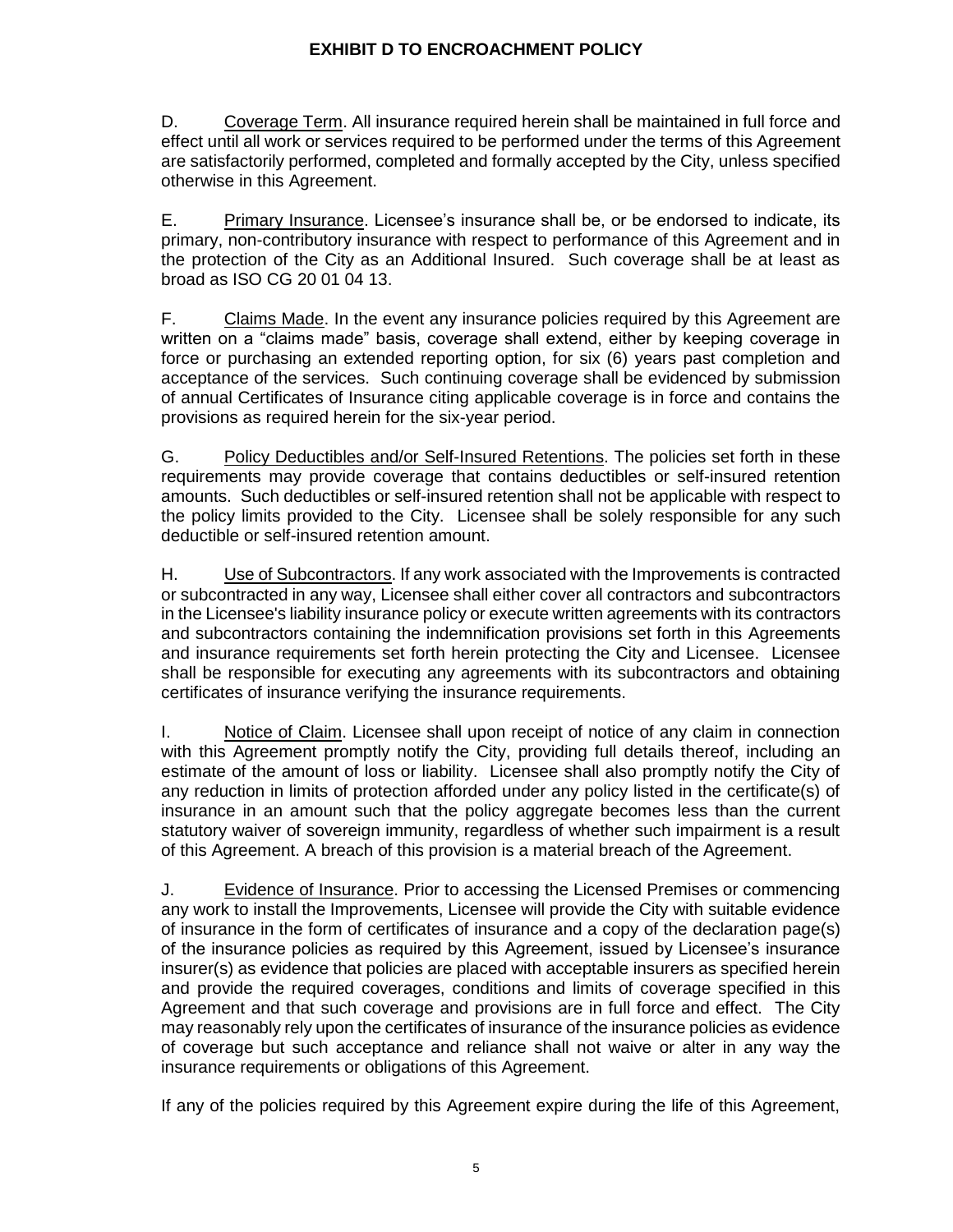Licensee shall forward renewal certificates and declaration page(s) to the City thirty (30) days prior to the expiration date. All certificates of insurance and declarations required by this Agreement shall be identified by referencing number and title of this Agreement. Additionally, certificates of insurance and declaration page(s) of the insurance policies submitted without a reference to this Agreement, as applicable, will be subject to rejection and may be returned or discarded. Certificates of insurance and declaration page(s) shall specifically include the following provisions:

(1) The City, its agents, representatives, officers, directors, officials and employees are Additional Insureds as follows:

- (a) Commercial General Liability Under Insurance Services Office, Inc., ("ISO") Form CG 20 10 03 97 and CG 20 37 07 04, or their equivalents.
- (b) Excess Liability Follow Form to underlying insurance.

(2) Licensee's insurance shall be primary, non-contributory insurance with respect to performance of the Agreement.

(3) All policies, including Workers' Compensation, waive rights of recovery (subrogation) against City, its agents, representatives, officers, officials and employees for any claims arising out of work or services performed by Licensee under this Agreement.

All Certificates of Insurance shall name the City of Lee's Summit as the certificate holder and send the certificate and any endorsements to:

City of Lee's Summit Attn: Public Works Department 220 S.E. Green Street Lee's Summit, MO 64063 -2358

K. Endorsements. Licensee shall provide the City with the necessary endorsements to ensure City is provided the insurance coverage set forth in this Subsection.

## 8.2 *Required Insurance Coverage*.

A. Commercial General Liability. For the entirety of this Agreement, Licensee shall maintain "occurrence" form Commercial General Liability insurance with an unimpaired limit of not less than \$3,000,000 for each occurrence, \$3,000,000 Products and Completed Operations Annual Aggregate and a \$3,000,000 General Aggregate Limit. The policy shall cover liability arising from premises, operations, independent contractors, productscompleted operations, bodily injury, personal injury and advertising injury. Coverage under the policy will be at least as broad as ISO policy form CG 00 01 93 or equivalent thereof, including but not limited to, separation of insured's clause. To the fullest extent allowed by law, for claims arising out of the performance of this Agreement, the City, its agents, representatives, officers, officials and employees shall be endorsed as an Additional Insured under ISO, Commercial General Liability Additional Insured Endorsement forms CG 20 10 03 97 and CG 20 37 07 04, or their equivalents, which shall read "Who is an Insured (Section II) is amended to include as an insured the person or organization shown in the Schedule, but only with respect to liability arising out of "your work" for that insured by or for you." The policy shall contain an endorsement waiving rights of recovery (subrogation) against the City, its agents, representatives, officials, officers and employees. If any Excess insurance is utilized to fulfill the requirements of this subsection, such Excess insurance shall be "follow form" equal or broader in coverage scope than underlying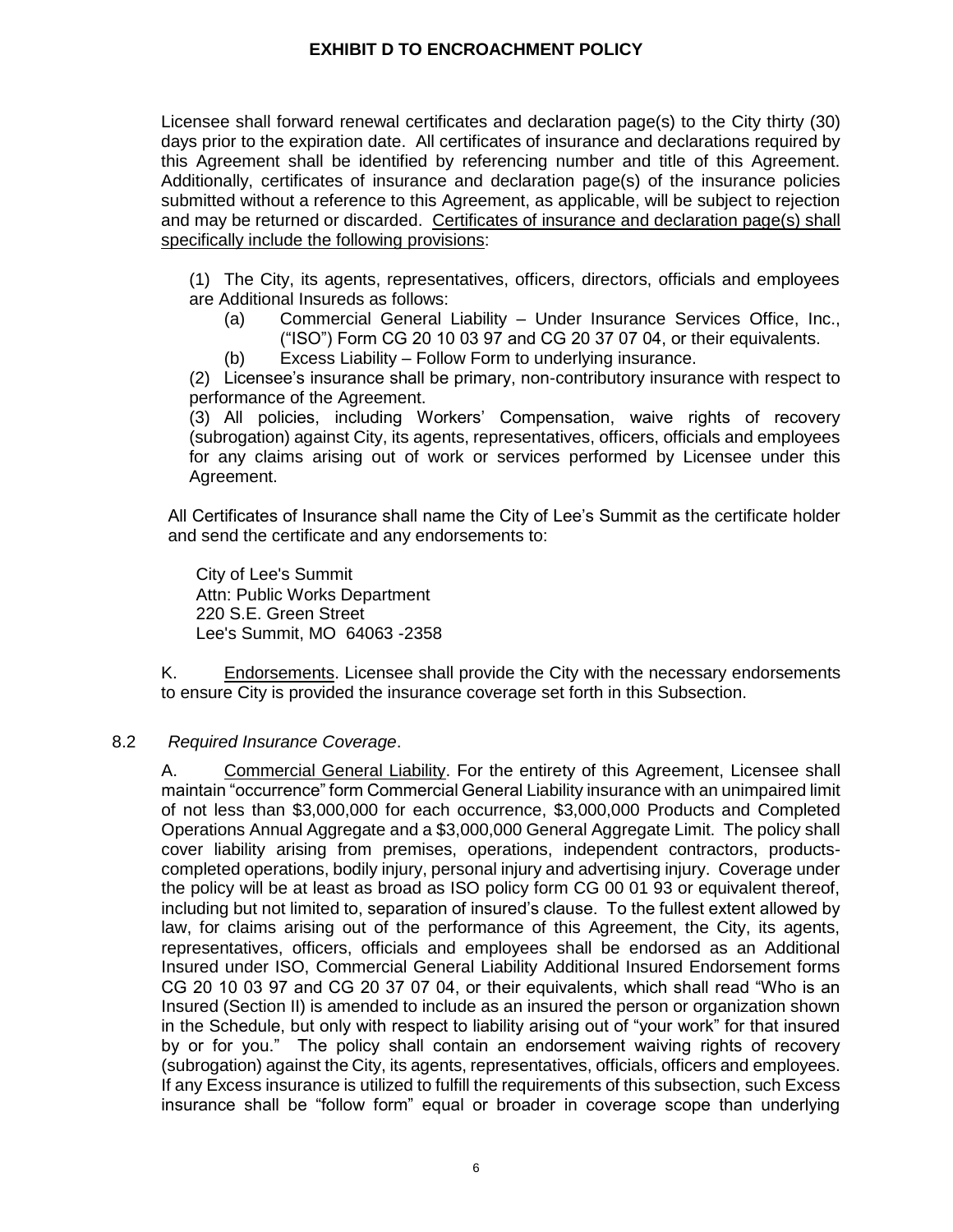insurance.

B. Workers' Compensation. Licensee shall ensure that all contractors or subcontractors performing work for Licensee obtain and maintain Workers' Compensation Insurance for all employees, and in case any work is subcontracted, Licensee shall require any subcontractors to provide Workers' Compensation insurance for all subcontractor's employees, in compliance with all Missouri laws and regulations, and to fully protect the City from any and all claims of such employees arising out of occurrences during work performed hereunder. Licensee hereby indemnifies the City for any damage resulting to it from failure of either Licensee or any contractor or subcontractor to obtain and maintain such insurance. Licensee further waives its rights to subrogation with respect to any claim against the City for injury arising out of performance under this Agreement. Licensee shall provide the City with a certificate of insurance indicating Workers' Compensation coverage prior to commencing construction of the Improvements.

8.3 *Cancellation and Expiration Notice*. Insurance required herein shall not expire, be canceled, or be materially changed without thirty (30) days' prior written notice to the City.

**9.** TERM; TERMINATION AND REVOCATION. The term of this Agreement shall begin on the Effective Date and remain in place for as long as the Licensee owns the Licensed Premises, provided that the license shall automatically terminate and be revoked, without notice, on (i) the date on which the majority of the Improvements are removed or substantially altered without permission from the City; (ii) the date Licensee no longer owns or occupies the portion of the rightof-way easement where the Licensed Premises is located; or (iii) the date the City vacates the portion of the right-of-way easement where the Licensed Premises is located, whichever occurs first.

If Licensee sells, leases, or otherwise transfers all or part of its interest in the License Premises, Licensee shall notify the City of such action as soon as possible, but no later then ten (10) calendar days after the date of sale, execution of the lease, or date of the transfer of interest.

Notwithstanding any provision of this Agreement to the contrary, City may terminate this Agreement and revoke the license hereby granted as to all or any part of the Licensed Premises at any time upon sixty (60) days advance notice in writing, provided, however, no advance notice is required if Licensee shall break any of the conditions or obligations herein contained. Licensee may terminate this Agreement at any time upon sixty (60) days advance notice in writing. No such termination by Licensee shall negate any rights or obligations of the parties accrued through the date of such termination.

In the event of the termination of this Agreement, the Licensee shall remove, at its sole expense, the Improvements from the Licensed Premises. Licensee shall also restore the Licensed Premises to at least the same condition it is in as of the date of this Agreement, normal wear and tear excepted. If the Licensee fails to restore the affected property to City's satisfaction, within ten (10) calendar days of receipt of written notice to Licensee, City may restore the property and charge the cost thereof to Licensee. Licensee shall pay the City, within thirty (30) days invoice.

## **10.** CONSTRUCTION OF AGREEMENT.

A. *Simple License*. The license created by this Agreement shall be construed as a simple license (sometimes referred to as a "bare," "mere" or "naked" license) revocable at the will of the City, subject only to any advance written notice of revocation required by this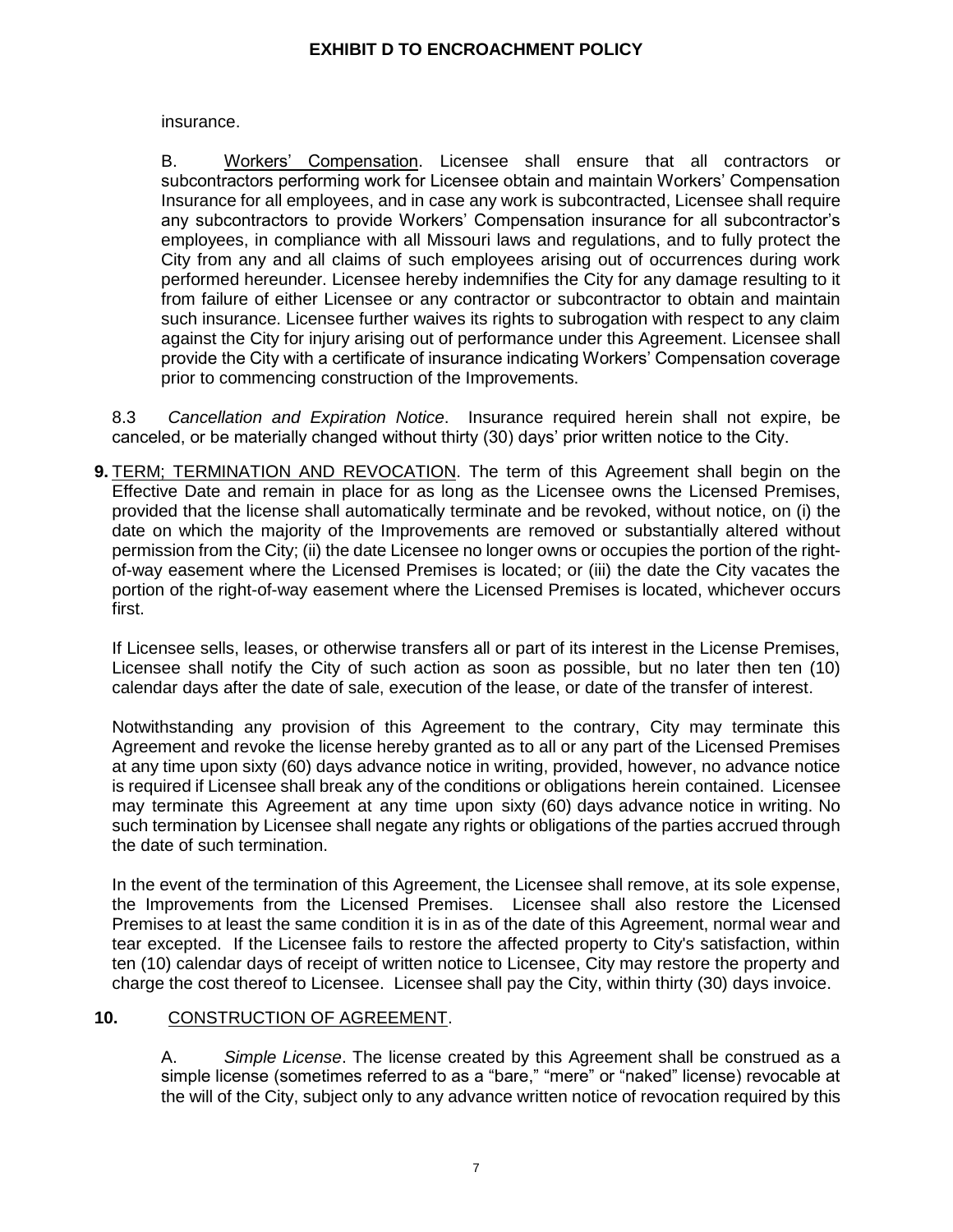Agreement.

B. *Headings*. The section headings contained herein are for convenience in reference and are not intended to define or limit the scope of any provision of this Agreement.

C. *Non-Waiver*. No provision in this Agreement shall be construed, expressly or by implication, as waiver by the City of any existing or future right and/or remedy available by law in the event of any claim of default or breach of this Agreement. The failure of the City to insist upon the strict performance of any term or condition of this Agreement or to exercise or delay the exercise of any right or remedy provided in this Agreement, or by law, or the City's acceptance of and payment for services, shall not release the Licensee from any responsibilities or obligations imposed by this Agreement or by law, and shall not be deemed a waiver of any right of the City to insist upon the strict performance of this Agreement.

D. *Jointly Drafted*. This Agreement shall be deemed to have been jointly drafted by the parties and shall not be construed more strongly against any party hereto.

E. *Applicable Law; Venue*. This Agreement shall be governed by the laws of the State of Missouri, and a suit pertaining to this Agreement may be brought only in courts in eastern Jackson County, Missouri. The Parties expressly and irrevocably consent to the exclusive jurisdiction and venue of such courts and expressly waive the right to transfer or remove any such action.

- **11.** UNASSIGNABLE; NO SUBLICENSE. The license created by this Agreement is solely for Licensee, its officers, members, servants, agents and guests and no others. Licensee shall not assign the license granted herein, or any interest of the license, and shall not sublicense any interest to the Licensed Premises, Improvements or any part thereof or any right or privilege appurtenant thereto, or suffer any other person (the officers, members, servants, agents and guests of Licensee excepted) to occupy or use the Premises, or any portion thereof, without the prior written and consent of the City. The requirements of this Agreement are binding upon the heirs, executors, administrators, successors, and assigns of both Parties.
- **12.** NON-SEVERABLE. If any term or provision of this Agreement or the application to any person or circumstance shall, to any extent, be determined by a court of competent jurisdiction to be invalid or unenforceable, the remainder of this Agreement shall be deemed invalid and unenforceable, provided, however, that the terms and provisions of paragraphs 6 and 8 shall not be affected thereby and each term and provision of said paragraphs 6 and 8 shall be valid and enforced to the fullest extent permitted by law.
- **13.** NOTICE. Whenever any notice is required by this Agreement to be made, given or transmitted to the City, it shall be enclosed in an envelope with sufficient postage attached to ensure delivery and deposited in the United States Mail, first class, addressed to:

City of Lee's Summit Attn: City Manager 220 S.E. Green Street Lee's Summit, Missouri 64063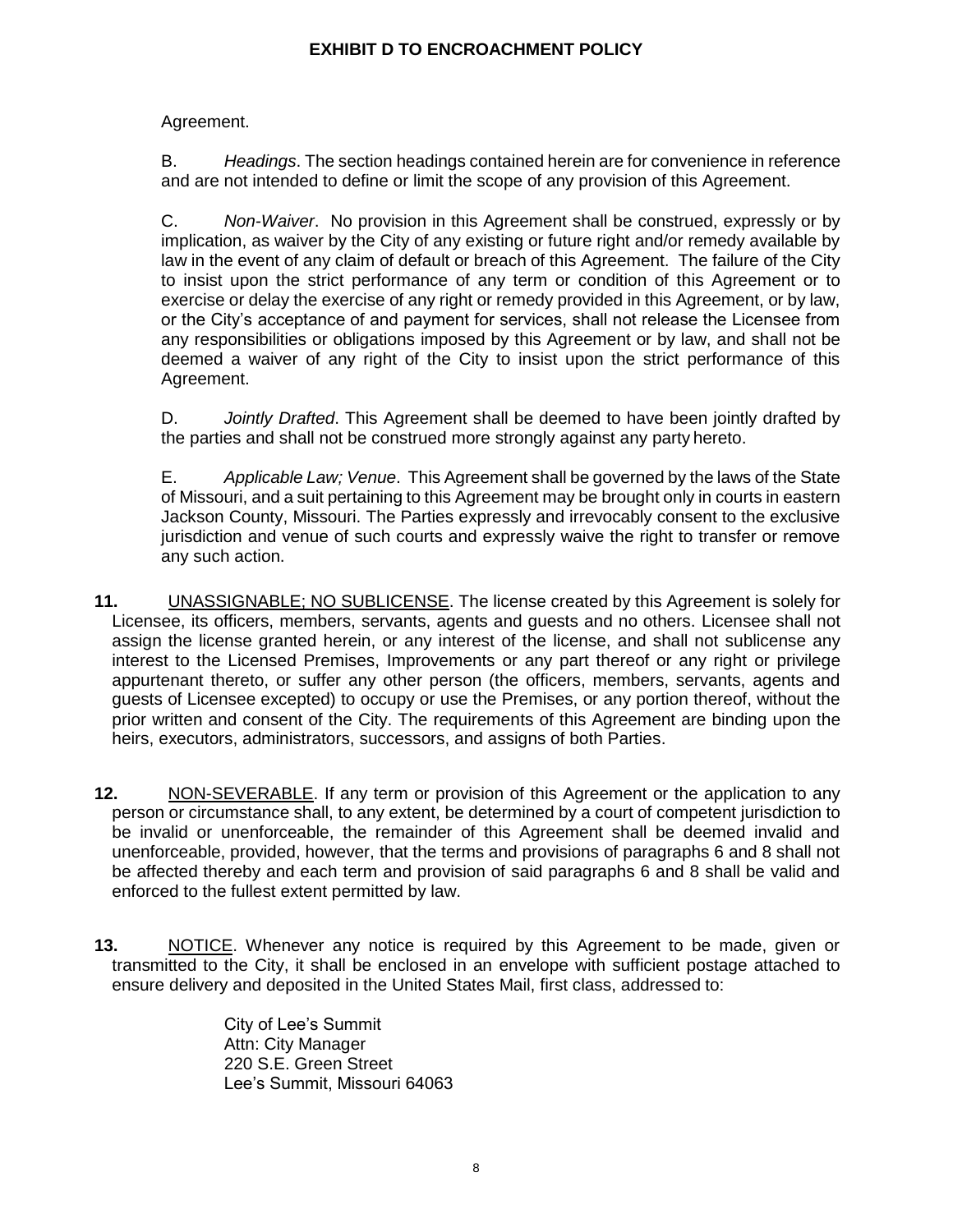and notices to Licensee shall be addressed to:

or such place as either party shall designate by written notice to the other. Said notices may also be personally hand delivered by each party to the other, at the respective addresses listed above. If hand delivered, the date of actual completion of delivery shall be considered the date of receipt. If mailed, the item shall be considered received the third day after the date of mailing.

- **14.** RIGHTS/OBLIGATIONS OF PARTIES ONLY. The terms of this Agreement are intended only to define the respective rights and obligations of the Parties. Nothing expressed herein shall create any rights or duties in favor of any potential third-party beneficiary or other person, agency or organization.
- **15.** SURVIVAL. The obligations of the Parties under Sections 6 through 12 shall survive any termination of this Agreement or revocation of the license granted herein.
- **16.** COUNTERPARTS. The Parties agree that this Agreement may be signed in two or more counterparts, and all such counterparts together shall constitute one and the same contract; such signatures shall bind the signing party in the same manner as if a handwritten signature had been delivered.
- **17.** ENTIRE AGREEMENT. This Agreement constitutes the entire Agreement between the parties hereunder and all other representations of statements heretofore made, verbal or written, are merged herein and this Agreement may be amended only in writing, and executed by duly authorized representatives of the parties hereto.

[REMAINDER OF PAGE INTENTIONALLY LEFT BLANK.]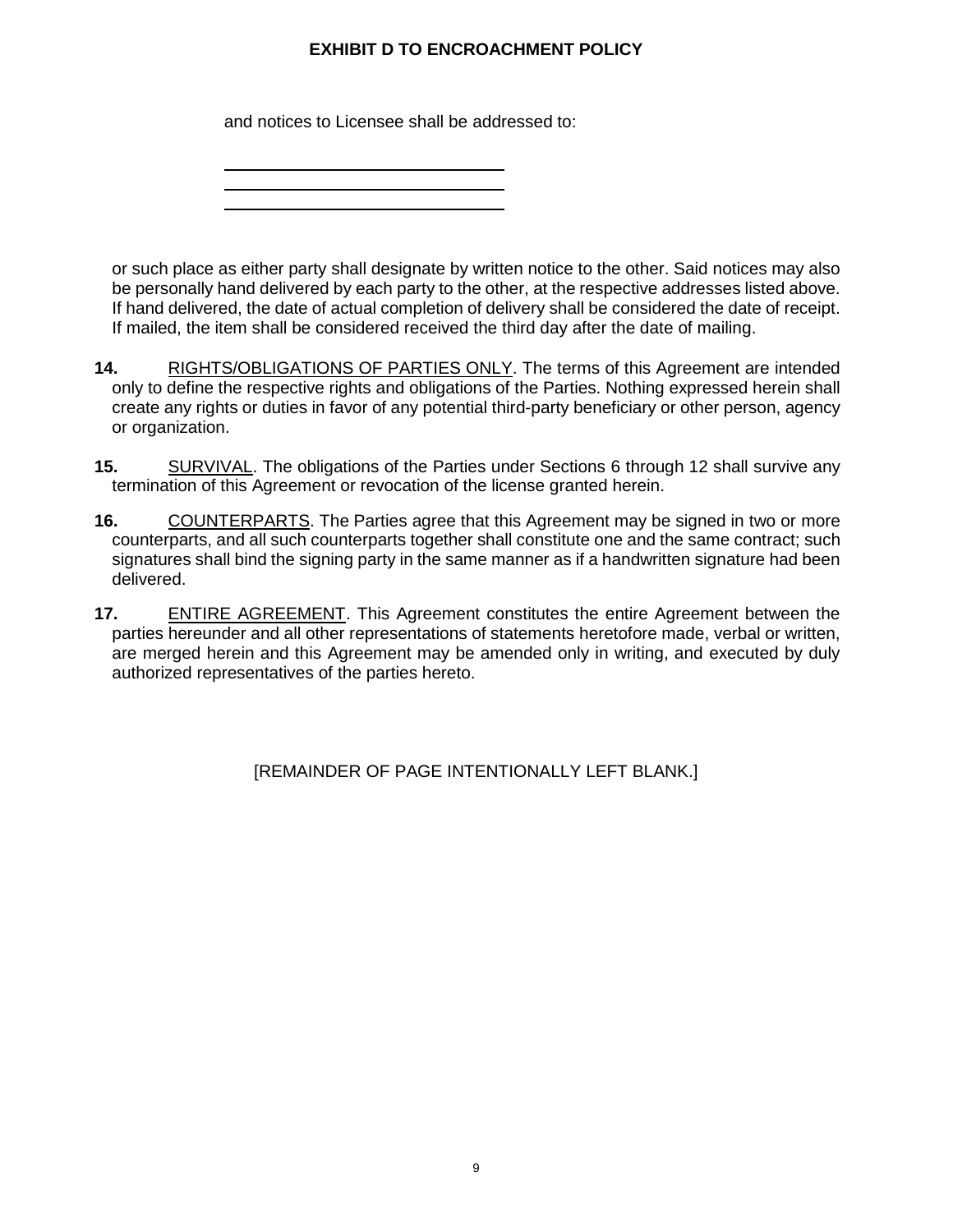IN WITNESS WHEREOF, the parties hereto have caused this instrument to be executed as of the Effective Date.

## **City of Lee's Summit, Missouri**

**Licensee**

Stephen A. Arbo, City Manager

\_\_\_\_\_\_\_\_\_\_\_\_\_\_\_\_\_\_\_\_\_\_\_\_\_\_\_\_\_\_\_\_\_

[INSERT NAME/TITLE]

\_\_\_\_\_\_\_\_\_\_\_\_\_\_\_\_\_\_\_\_\_\_\_\_\_\_\_\_\_\_\_

ATTEST:

\_\_\_\_\_\_\_\_\_\_\_\_\_\_\_\_\_\_\_\_\_\_\_\_\_\_\_\_\_\_\_\_\_\_\_ City Clerk Trisha Fowler Arcuri

APPROVED AS TO FORM:

\_\_\_\_\_\_\_\_\_\_\_\_\_\_\_\_\_\_\_\_\_\_\_\_\_\_\_\_\_\_\_\_\_\_\_ Scott Ison, Chief Counsel of Infrastructure and Recreation

RECOMMENDED FOR APPROVAL

George M. Binger III, P.E. **City Engineer**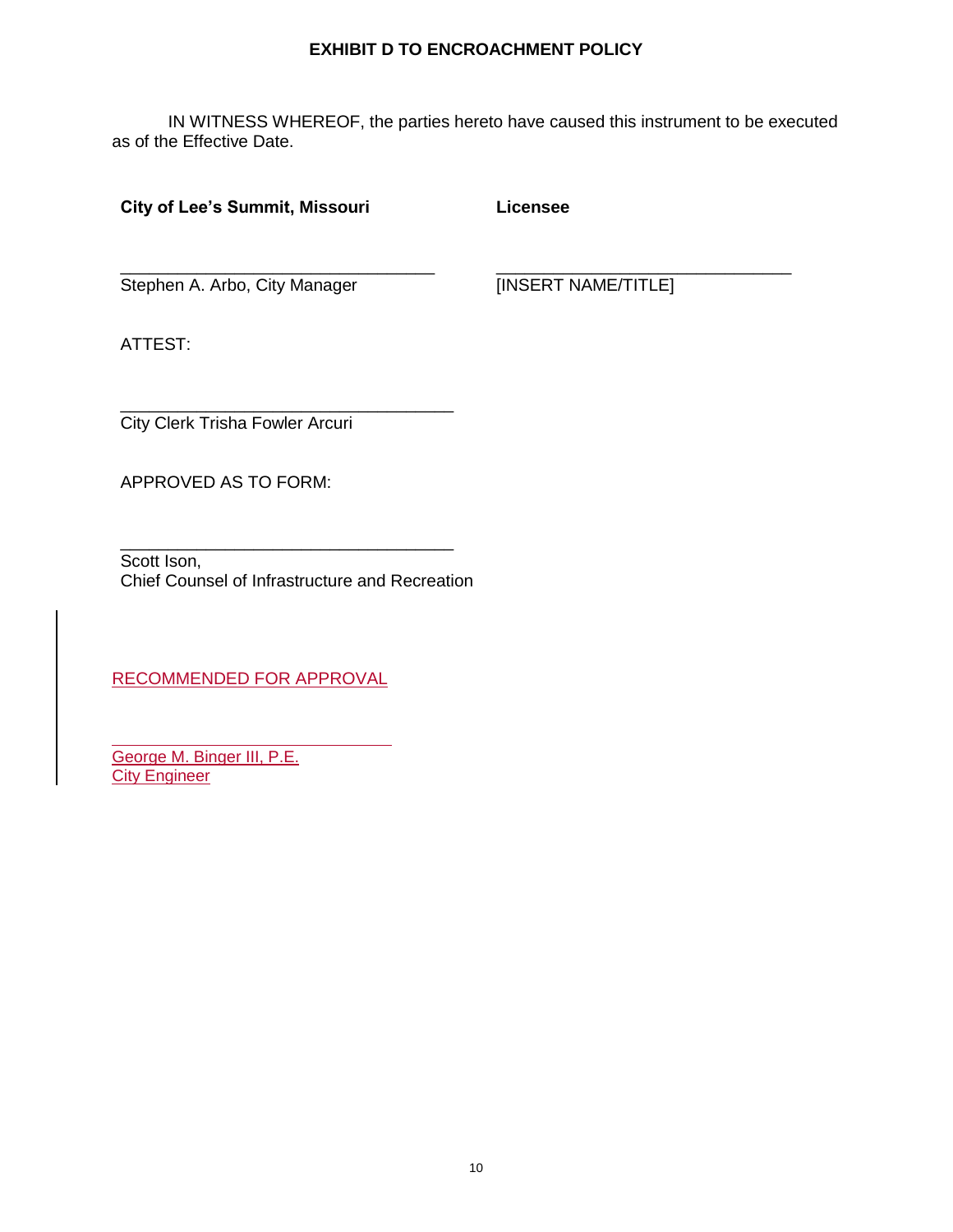## **LICENSOR'S/CITY'S ACKNOWLEDGEMENT**

STATE OF MISSOURI ) ss. COUNTY OF JACKSON )

On this \_\_\_\_\_ day of \_\_\_\_\_\_\_\_\_\_\_\_\_\_\_\_\_\_\_\_, 2021, before me, a notary public, personally appeared \_\_\_\_\_\_\_\_\_\_\_\_\_\_\_\_\_\_\_\_\_\_\_\_\_\_\_, representative for the **City of Lee's Summit, Missouri**, to be known as the person(s) in and who executed the foregoing instrument and acknowledged that they executed the same as their free act and deed.

IN TESTIMONY WHEREOF, I have hereunto set my hand and affixed my official seal the day and year first above written.

Notary Public

My term expires:

## **LICENSEE'S ACKNOWLEDGEMENT**

| STATE OF MISSOURI |       |
|-------------------|-------|
|                   | ) SS. |
| COUNTY OF JACKSON |       |

On this \_\_\_\_\_ day of \_\_\_\_\_\_\_\_\_\_\_\_\_\_\_\_\_\_\_\_, 2021, before me, a notary public, personally appeared **,** to be known as the person(s) in and who executed the foregoing instrument and acknowledged that they executed the same as their free act and deed.

IN TESTIMONY WHEREOF, I have hereunto set my hand and affixed my official seal the day and year first above written.

Notary Public

My term expires: